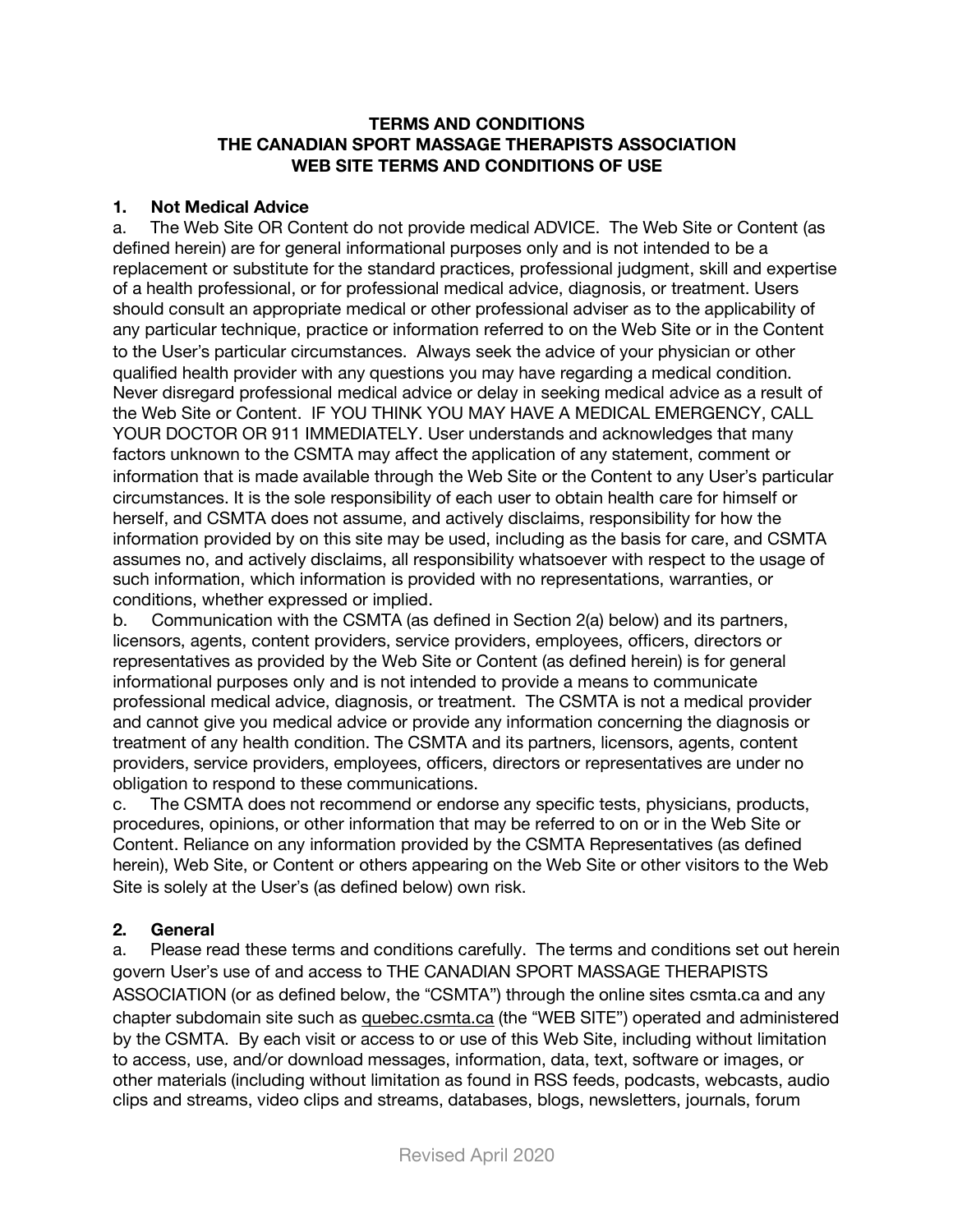posts, glossaries, and e-learning modules, manuscripts, and posted Content) from this Web Site, or to send messages, information, data, text, software or images, or other materials to the Web Site (collectively, "CONTENT") (collectively, "USE" of the Web Site), you agree on your own behalf, and on behalf of any entity on whose behalf you may act, to accept and abide by the Terms and Conditions for each Use of and each visit to this Web Site. This Web Site is provided by CSMTA solely for the limited purposes identified in the terms and conditions and its use is conditional on User's acceptance thereof (collectively the "TERMS AND CONDITIONS"). If User does not agree to abide by these Terms and Conditions, the User shall not use this Web Site or access the Content.

b. The CSMTA is a not for profit corporation incorporated under the laws of Canada, with its national office located at 420 Main St. E., Suite 469, Milton Ontario L9T 5G3 and represents members of the massage therapy profession in Canada through the co-operation and coordination of information and programming among its provincial divisions. For the purposes of these Terms and Conditions, "CSMTA" includes, collectively, the CSMTA Education Program, and any chapter organization endorsed and supported by the CSMTA; any published documents and or journals (collectively, "CSMTA", "we" or "us").

c. The Web Site and Content are for your benefit as a viewer of the Web Site and/or as a member of the CSMTA (hereinafter a "USER") and contain information of interest to the general public and the chiropractic profession.

#### **3. Changes to the Web Site**

a. The CSMTA has the right, in its sole discretion, to add to, remove, modify or otherwise change any part of the Terms and Conditions, in whole or in part, at any time. Changes will be effective when notice of such change is posted at the applicable Web Site. It is User's responsibility to check the Terms and Conditions regularly to determine whether any changes have been made; please check the Terms and Conditions frequently for updates by checking the date of the "Last Update" at the top of this document. If any term, condition or any change to the Terms and Conditions is not acceptable to User, User must discontinue its use of the Web Site immediately. User's continued use of the Web Site after any such changes are posted will constitute acceptance of those changes. The Terms and Conditions apply exclusively to User's use of the Web Site and do not alter the terms or conditions of any other agreement User may have with the CSMTA.

b. The CSMTA may, at any time without notice or liability, and for any reason whatsoever, terminate, change, suspend or discontinue any aspect of the Web Site, including

i. removing, adding, modifying, or changing the availability of, restricting access to, or imposing limits on any or all features on, or links to, the Web Site, or

ii. adding, removing or changing any fees or charges for use of the Web Site or any feature of the Web Site;

iii. removing, adding, modifying or otherwise changing any Content on this Site, including without limitation editing or refusing to post any Content, in whole or in part, that in the sole discretion of the CSMTA is objectionable or in violation of the Terms and Conditions. Without limiting the foregoing, the CSMTA reserves the right, in its sole discretion, to correct any errors or omissions in any portion of the Web Site at any time without notice, but confirms that it has no duty to do so. The CSMTA and its service providers will also have the right to terminate User's use of the Web Site as set out below under the heading "Termination" of Use".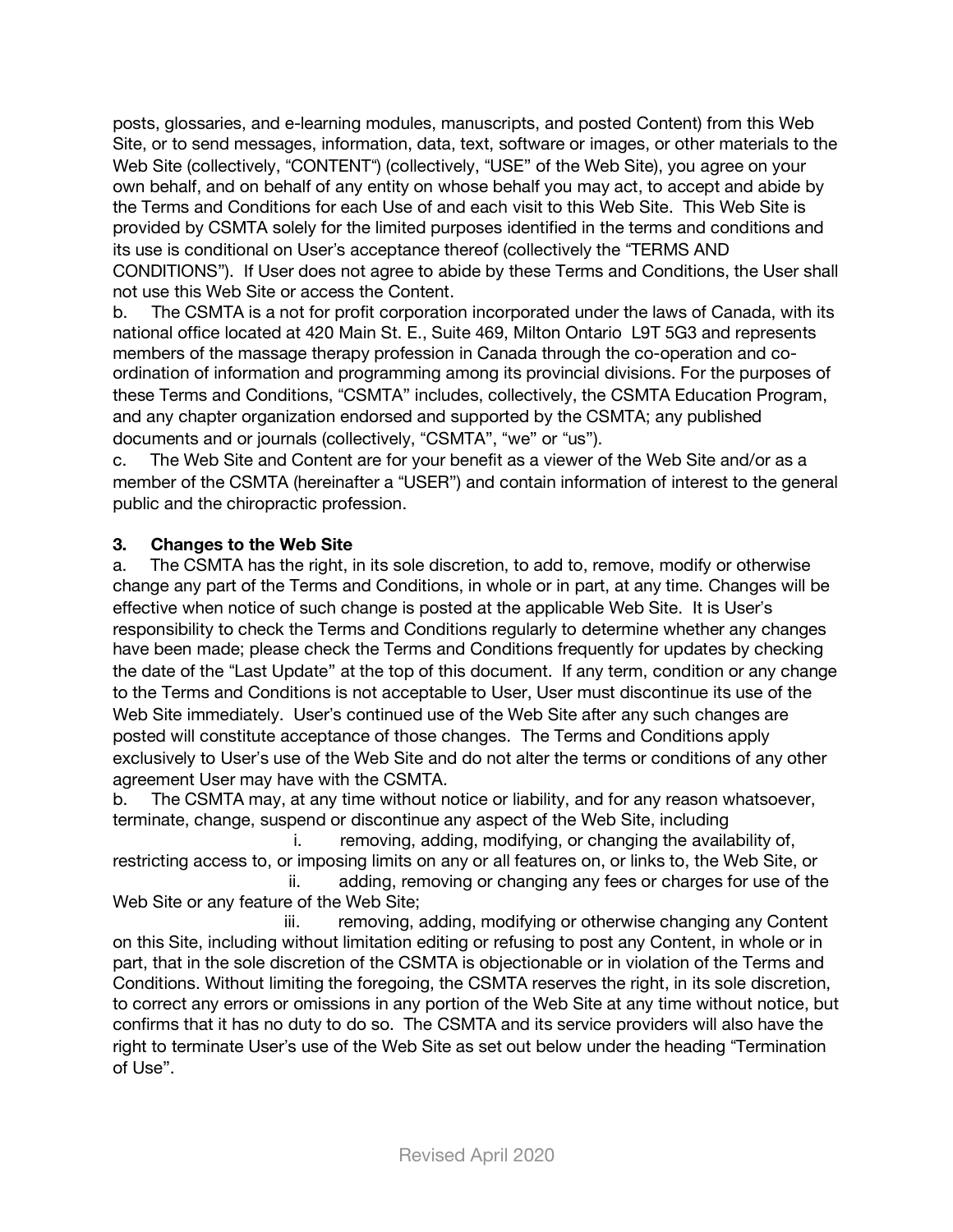c. User agrees to have the Terms and Conditions and any related information made available to him/her, and to otherwise have communications between User and the CSMTA occur, electronically.

### **4. Permitted Use**

a. User is granted a non-exclusive, non-transferable, non-sub-licensable, revocable, limited license to copy, download, display on his/her computer, print, and use the Content only for informational purposes and solely for: (a) User's own personal use; (b) academic or teaching purposes; or (c) User's organization or company internal use. Except as provided herein, no other use is permitted.

b. User shall not modify the Content from the form as presented on the Web Site without acknowledging the source of the Content so modified (the "USER MODIFICATIONS"). Any User Modifications shall be made solely to the extent necessary to adapt the Content to User's own personal use. Any User Modification shall not modify, edit or delete any copyright, trademark, trade name, service mark, or any other proprietary notice or legend appearing on any of the Content.

c. With respect to podcasts and webcasts specifically, and without otherwise limiting these Terms and Conditions:

i. CSMTA's podcast content may be downloaded to your computer and/or transferred to your portable MP3 player solely for your private, non-commercial use, as described in Section 4(a) above. Any other uses, including without limitation the incorporation of advertising into or the placement of advertising associated with or targeted towards CSMTA's podcast or webcast content, is strictly prohibited. You may not edit or modify or redistribute CSMTA's podcast or webcast content (for greater certainty, notwithstanding Section 4(b) above). No redistribution of CSMTA's podcast or webcast content is permitted.

ii. Without limiting Section 4 hereunder, CSMTA's podcast and webcast content is protected by Canadian and international copyright laws. CSMTA owns all rights including copyright to the podcast and webcast content, and all logos and trademarks used in connection with the podcast and webcast.

iii. CSMTA reserves the right to discontinue providing any or all of the CSMTA podcast and webcast content at any time and to require you to cease using any or all of the CSMTA podcast and webcast content for any reason.

iv. CSMTA assumes no liability for any of your activities in connection with the CSMTA podcast or webcast content with your web site, computer, MP3 player, or any other devices or software.

d. All rights not expressly granted by the Terms and Conditions are reserved to the CSMTA.

# **5. Restricted Uses**

a. User may not:

i. include any Content in or with any product or service that User

creates or distributes;

ii. copy any Content onto User's own or any other web site;

iii. use the Web Site in any manner that could damage, disable, overburden, impair, interfere with the security of, negatively affect the functioning of, or otherwise abuse, the Web Site, system resources, accounts, servers, networks, affiliated or linked sites, connected to or accessible through the Web Site (including without limitation

uploading, posting or otherwise transmitting on the Web Site computer viruses, Trojan horses, worms or other files or computer programs which are potentially harmful, disruptive or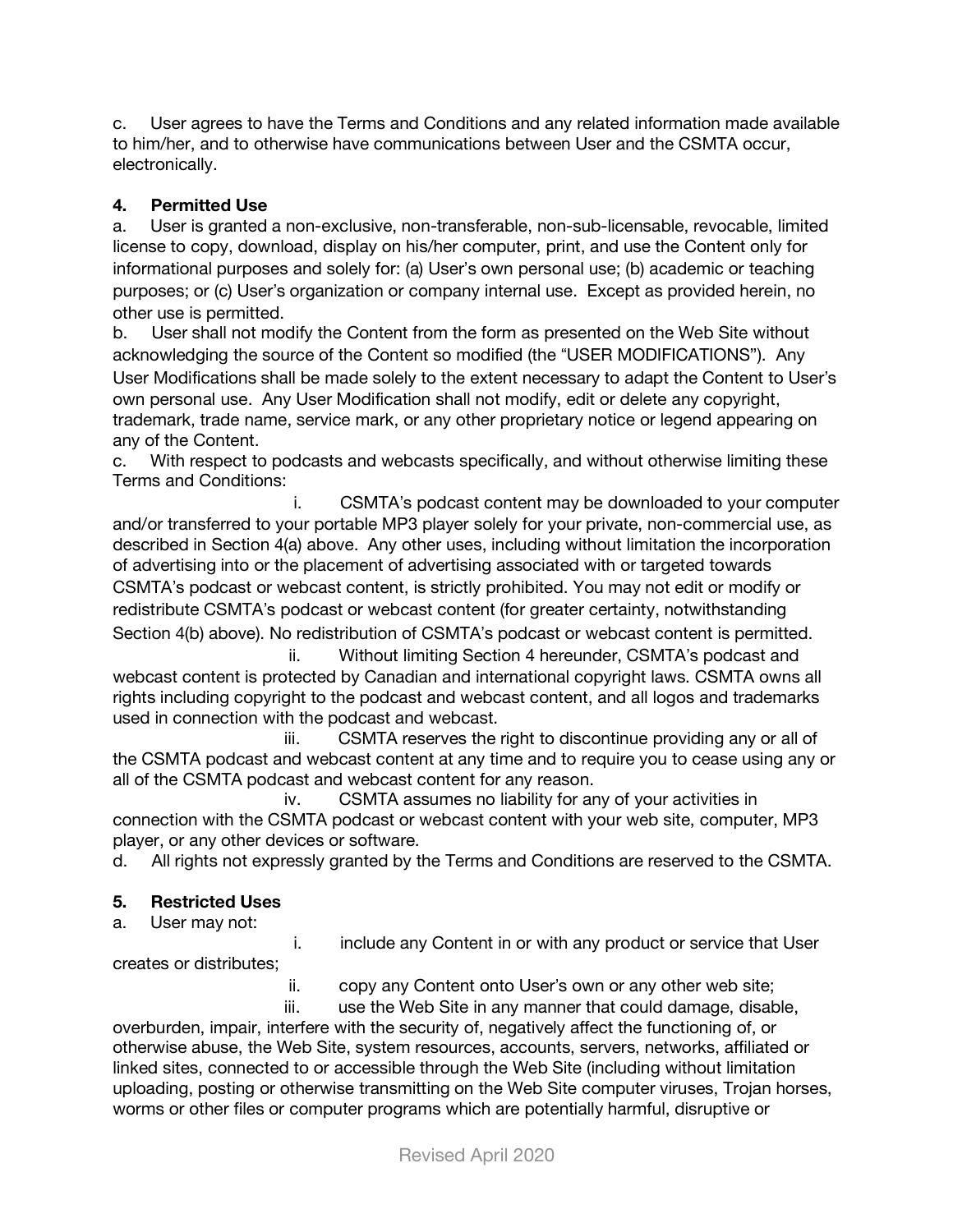destructive or that may impose an unreasonable or disproportionately large load on the Web Site's infrastructure; or using any robot, spider or other automatic program or device, or manual process to monitor, copy, summarize, or otherwise extract information from the Web Site or the Content in whole or in part);

iv. use the Web Site, the Content or User Modifications in any manner that infringes upon the legal rights of any other person (including privacy and personality rights, copyright, moral rights, and other intellectual property rights), that is unlawful, that violates any right of the CSMTA, its partners, licensors, content providers, service providers or contractors, that is prohibited in the Terms and Conditions (including by accessing the Web Site from any location where such access may be illegal or prohibited), that is unethical, indecent, offensive, defamatory, derogatory, fraudulent, deceptive, harmful, abusive, threatening, vulgar, profane, pornographic, obscene, sexually explicit, sexist, racist, hateful, offensive, harassing, invasive of the privacy rights of others (this includes the posting of any materials that depict, encourage, indicate, advocate or tend to incite any such conduct), that is otherwise objectionable or which does not respect the legal rights and interests of others;

v. use the Web Site, the Content or User Modifications in any data matching or data mining, including without limitation the collection or use of information about other users (including their email addresses) without their consent;

vi. post or submit any materials to the CSMTA or the Web Site which would violate any of the restrictions set out in the Terms and Conditions;

vii. use the Web Site for commercial purposes or activities, including, without limitation:

a. selling or offering to sell any goods or services;

b. soliciting for advertisers or sponsors;

c. conducting contests, gaming or gambling or offering prizes, awards or any other incentives to any person;

d. displaying advertising or sponsorship banners, including those generated by banner or link exchange services;

e. soliciting for donations; or

f. use of unauthorized or unsolicited junk mail, spam, chain letters, pyramid schemes or any other form of solicitation; or (viii)

viii. use the Web Site in any manner that may:

a. harm, threaten, harass, abuse or intimidate any other person in any way or involve materials that depict, promote, encourage, indicate, advocate or tend to incite the commission of a crime or other unlawful activities, violence, hatred, cruelty or discrimination against any individuals or groups, for any reason, or any act of cruelty to animals;

b. dilute or depreciate the name and reputation of the CSMTA, any Marks (as defined herein), partners, licensors, content providers, service providers or contractors thereof, as applicable;

c. interfere with any other persons 'use and enjoyment of the Web Site or of the Internet generally;

d. result in the circumvention or breach of any user authentication, password, security or control measures regarding the Web Site or any other Internet resource or computer system;

e. conceal or misrepresent the author or origin of any messages or communication, or that impersonate any person, or that falsely state or otherwise misrepresent an affiliation with any other person, including without limitation any CSMTA Representative (as defined below); or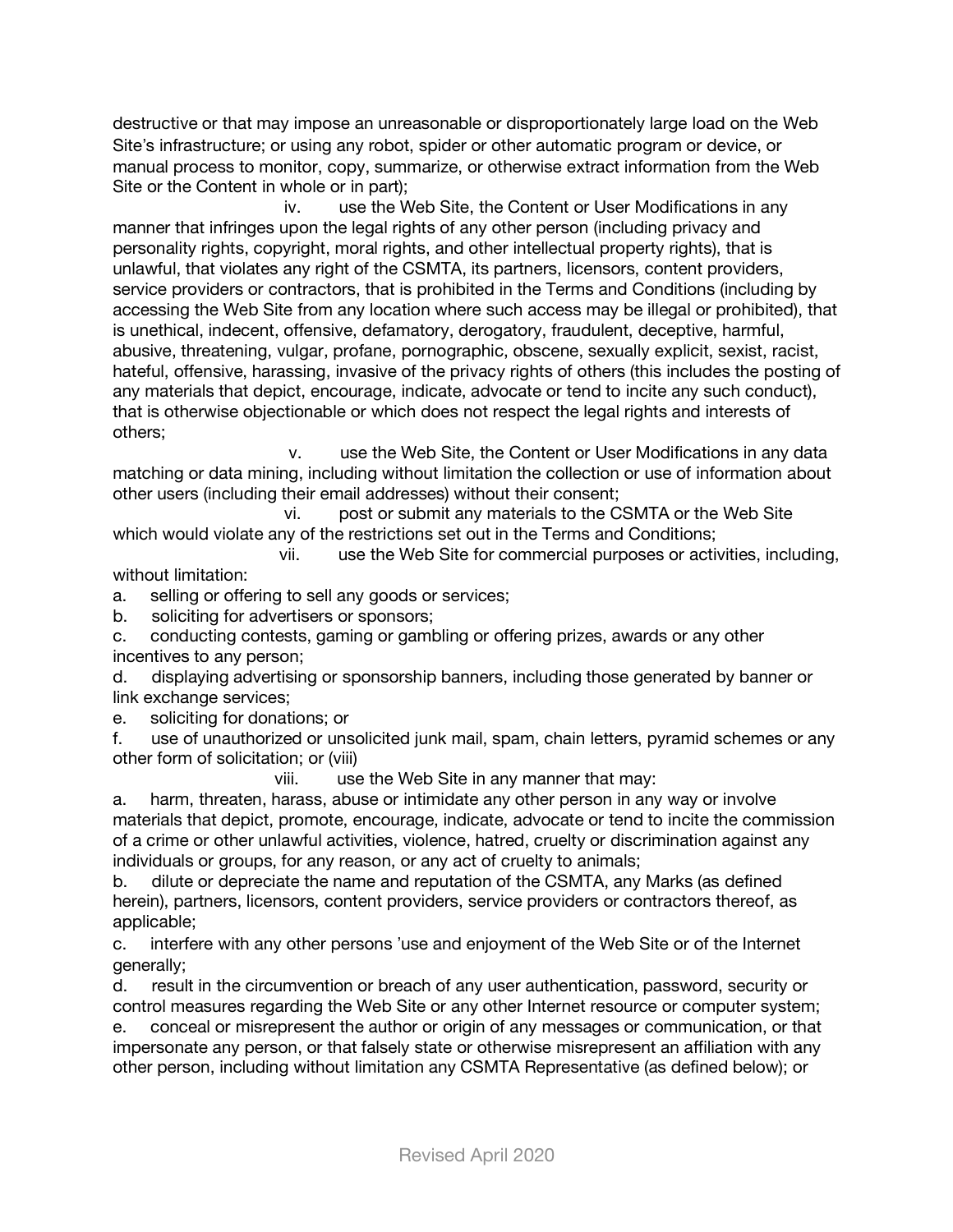f. disclose images of any person or private information about any person (such as names, telephone numbers, email addresses, postal addresses, social insurance or other security number) without that person's permission.

b. Except as provided herein, none of the Content may be copied, resold, reproduced, distributed, republished, downloaded, displayed, posted or transmitted in any form or by any means, including electronic, mechanical, photocopying, recording or otherwise, without the prior written permission of the CSMTA or the intellectual property right owner. If User has questions about the Terms and Conditions, please send a request for clarification to the CSMTA using the provided Contact Us forms. PLEASE DO NOT EMAIL QUESTIONS REGARDING PERSONAL HEALTH CONCERNS.

c. User may not, without the written permission of the CSMTA, "mirror" any Content on any other server.

# **6. Proprietary Information**

a. User acknowledges that contributors are an essential source of content for the CSMTA. Accordingly, User agrees that all Content is protected by copyright (either registered or arising at common law or under the applicable civil law) and owned or controlled by the CSMTA or contributors. User shall acknowledge the source of any Content used by him/her in accordance with the Terms and Conditions.

b. Copyright and permission details are available on demand or as indicated on the Web Site. Any unauthorized copying, redistribution, reproduction or modification of this Web Site or the Content by any person may be a violation of trade-mark and/or copyright laws and could subject such person to legal action. User agrees to comply with all copyright laws worldwide in his/her use of the Web Site and the Content and to prevent any unauthorized copying of the Content.

c. Certain names, words, titles, phrases, logos, icons, graphics or designs in the Web Site of the CSMTA constitute trade-marks, trade-names, trade dress and/or associated products and services of the CSMTA, its partners, any licensor, content provider, service provider or contractor of the CSMTA or any other third party (collectively the "MARKS") and may be protected in Canada and their display on the Web Site does not convey or create any license or other rights in the Marks. Any use of any of the Marks, in whole or in part, that are accessible via the Web Site without prior written authorization of the CSMTA or such third party is strictly prohibited.

d. The CSMTA respects the intellectual property rights of others. If you believe that your work has been copied and appears on the Web Site in a way that constitutes infringement of your intellectual property rights, please notify us by using the provided Contact Us form. The CSMTA reserves the right to remove content that infringes upon the intellectual property rights of others and to terminate use of the Web Site as set out below under the heading "Termination of Use".

### **7. Disclaimers**

a. The Web Site and the Content are provided "AS IS" and as available basis; and that any access to, use of, modification to or reliance on the Web Site and the Content shall be at User's sole risk. The CSMTA and its partners, licensors, agents, content providers, service providers, employees, officers, directors or representatives ("CSMTA REPRESENTATIVES"), cannot and do not guarantee and do not make any, and expressly disclaim, all representations, warranties, covenants and conditions, express or implied, by operation of law or otherwise, with respect to the Web Site or Content, including without limitation: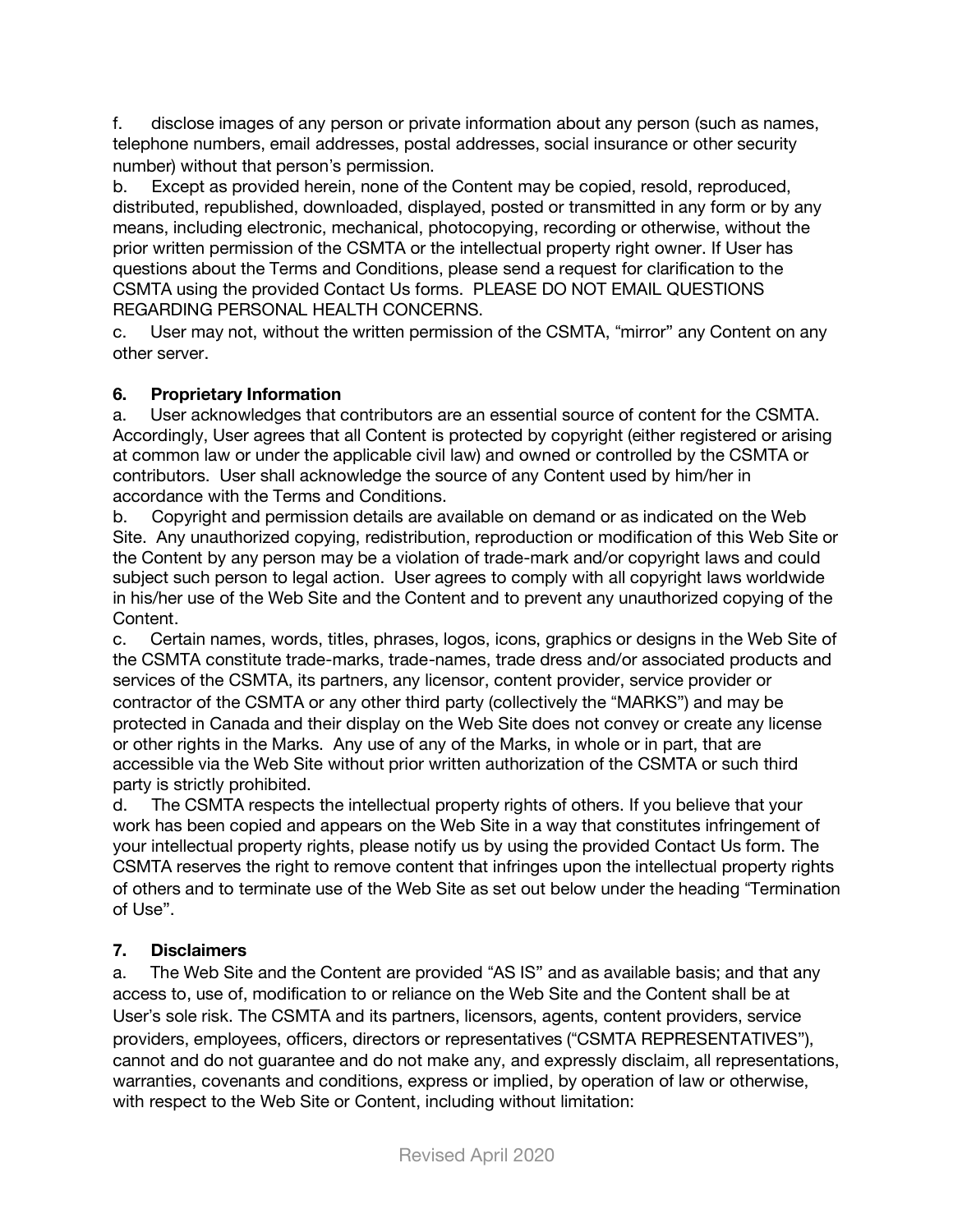i. any implied warranties and conditions of merchantability, merchantable quality, quality in general, or fitness for any particular purpose, or noninfringement, or any implied representations or warranties arising out of course of performance, course of dealing or usage of trade;

ii. that the Web Site or Content will meet User's requirements or will be compatible with User's computer or related equipment, photograph equipment or software; iii. that the Web Site or Content is accurate, valid, reliable, authentic,

current, complete, authenticated, or confirmed;

iv. that the Web Site or Content does not infringe intellectual property rights; or

v. that the Web Site will continue to operate, operate without interruptions or be error-free.

b. It is the sole responsibility of each User to obtain health care for himself or herself, and the CSMTA does not assume, and actively disclaims, responsibility for how the information provided by on this Web Site may be used, including as the basis for care, and CSMTA assumes no, and actively disclaims, all responsibility whatsoever with respect to the usage of such information, which information is provided with no representations, warranties, or conditions, whether expressed or implied.

c. In addition, the CSMTA Representatives make no representation or warranty that the Web Site or Content is appropriate or available for use at any location. Accessing the Web Site or Content from locations where its contents are illegal is prohibited. Those who choose to access the Web Site or Content from locations other than Canada do so on their own initiative and are responsible for compliance with local laws.

d. User understands and agrees that the CSMTA Representatives cannot and do not guarantee or warrant that Content available for downloading from the Web Site will be free from infection or viruses, worms, Trojan horses or other code that manifest contaminating or destructive properties. User is responsible for implementing sufficient procedures and checkpoints to satisfy User's particular requirements for the prevention of such contaminating or destructive code, and for the accuracy of data input and output, and for maintaining a means external to the Web Site for the reconstruction of any lost data. The CSMTA Representatives do not assume any responsibility or risk for User's use of the Internet.

e. User is solely liable and responsible for any and all claims and demands made by any other person arising out of, in connection with, or relating to User's use of the Web Site or Content, User Modifications or Content, User's breach of the Terms and Conditions, User's violation or infringement of the rights of others, or User's violation of any applicable civil or criminal law. The CSMTA Representatives disclaim any and all responsibility and liability regarding all such matters.

f. User agrees that he/she is solely responsible for actions and communications undertaken or transmitted in the course of his/her usage of the Web Site, User Modifications, and Content, and that User will comply with all laws that apply or may apply to his/her use of or activities on the Web Site or in respect of the Content or the User Modifications. For greater clarity, this includes any Content a User provides to the CSMTA through the Web Site or otherwise provides to the CSMTA. The CSMTA may investigate occurrences which may involve violations of such laws, and may involve, and co-operate with, law enforcement authorities in prosecuting users who are involved in such violations. The CSMTA reserves the right at all times to disclose any information (including User's personal information) regarding his/her usage of the Web Site or Content (including any perceived violations of applicable law), in each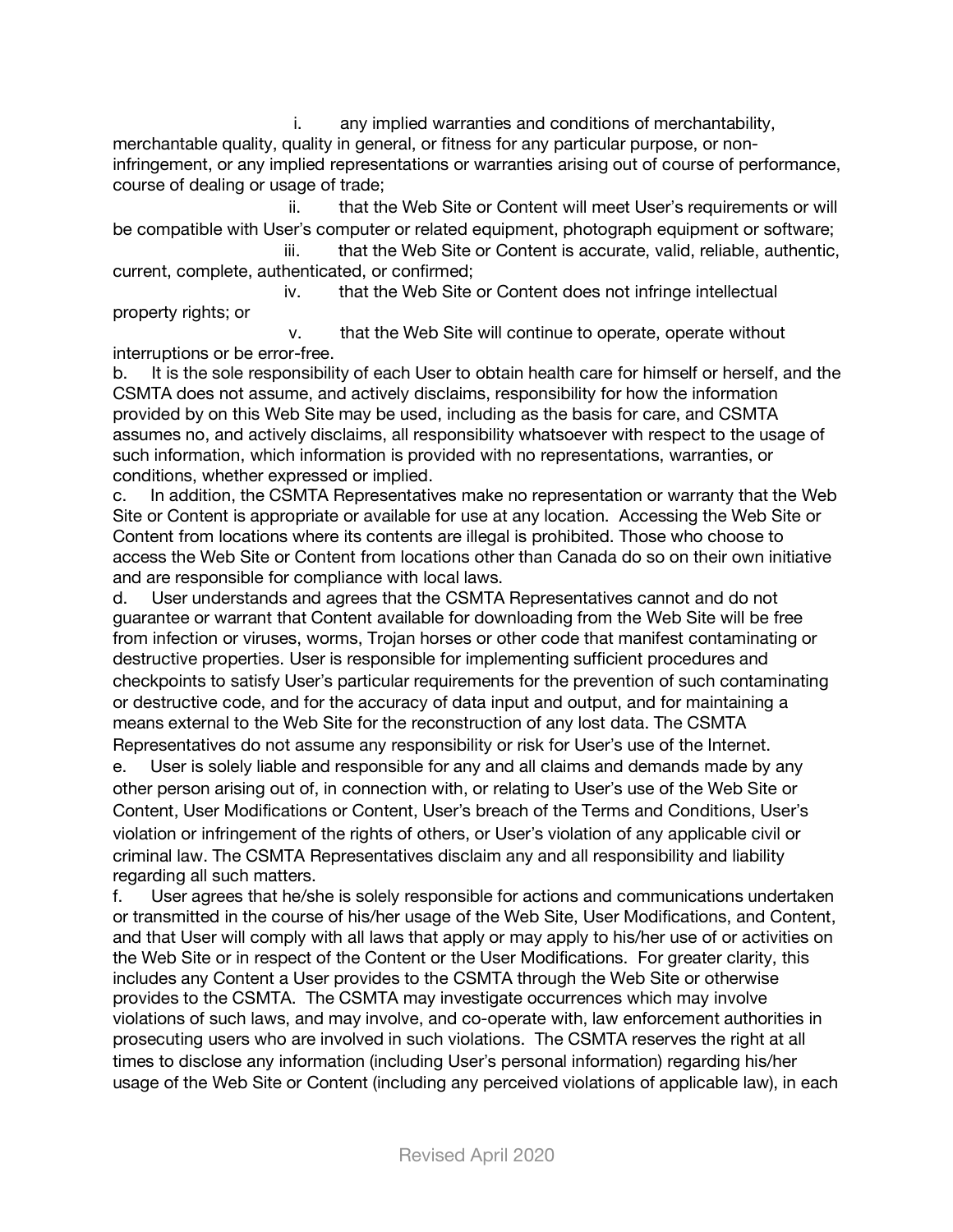case as may be permitted or required by applicable law, including as necessary to satisfy any request authorized by applicable law.

### **8. Linked Web Sites and Framing**

a. Certain links on the Web Site may take User to other web sites. The CSMTA provides these links only as a convenience. The CSMTA is not responsible for the content of any such linked pages. The CSMTA makes no representation or warranty regarding, and does not endorse or approve, any linked web sites, the information appearing thereon or any of the products or services described. Should User leave the Web Site via a link contained herein, and view content that is not provided by or on behalf of the CSMTA, User does so at User's own risk and it is User's responsibility to take all protective measures to guard against viruses and other destructive elements.

b. User is granted a limited, nonexclusive right to create a hyperlink to the Web Site. User agrees that if User links his/her web sites to the Web Site, User or User's web sites shall not (a) create frames around any part of the Web Site or use other techniques that alter the visual presentation of this Web Site; (b) imply that the CSMTA is endorsing User or any other person, or User's or such other person's products or services; (c) without the prior written consent of the CSMTA, imply an affiliation between User or any other person, or User's or such other person's products or services and the CSMTA; (d) misrepresent the relationship of User or any other person with the CSMTA or present false, misleading, derogatory, defamatory or otherwise damaging information or impressions about the CSMTA or any of its products or services; or (e) contain materials that may be interpreted as distasteful, harmful, offensive, or inaccurate, or are otherwise in breach of the Terms and Conditions (including without limitation Section 5 (Restricted Uses)).

### **9. Limitation on Liability**

a. User agrees that the CSMTA or the CSMTA Representatives shall not have any responsibility or liability in connection with the Web Site, the Content or the User Modifications to User or any other person or entity for any loss or damage whatsoever, incidental, indirect, punitive, exemplary, consequential or special damages (including, without limitation, damages for pain and suffering, emotional distress or similar damages, harm to business or reputation, loss of information or programs or data, loss of profit, loss of revenue or income, loss of salary or other compensation from employment), arising from or in connection with the use of or access to, or any inconvenience, delay or loss of use of or access to, the Web Site, the Content, the User Modifications, any content of any linked site, or failure of such sites, (including without limitation any damages suffered as a result of omissions or inaccuracies in such sites or content, or the transmission of confidential or sensitive information to or from such sites) even if the CSMTA or any CSMTA Representatives have been advised of the possibility of such damages or loss or if such damage or loss was foreseeable.

# **10. Indemnity**

a. User will indemnify and hold the CSMTA or the CSMTA Representatives (the "INDEMNIFIED PARTIES") harmless from and against any claims brought by third parties arising out of User's use of the information accessed from the Web Site, and any breach of the Terms and Conditions by User, including any use of the Content or User Modifications other than as expressly authorized in the Terms and Conditions. User agrees that the Indemnified Parties will have no liability in connection with any such breach or unauthorized use or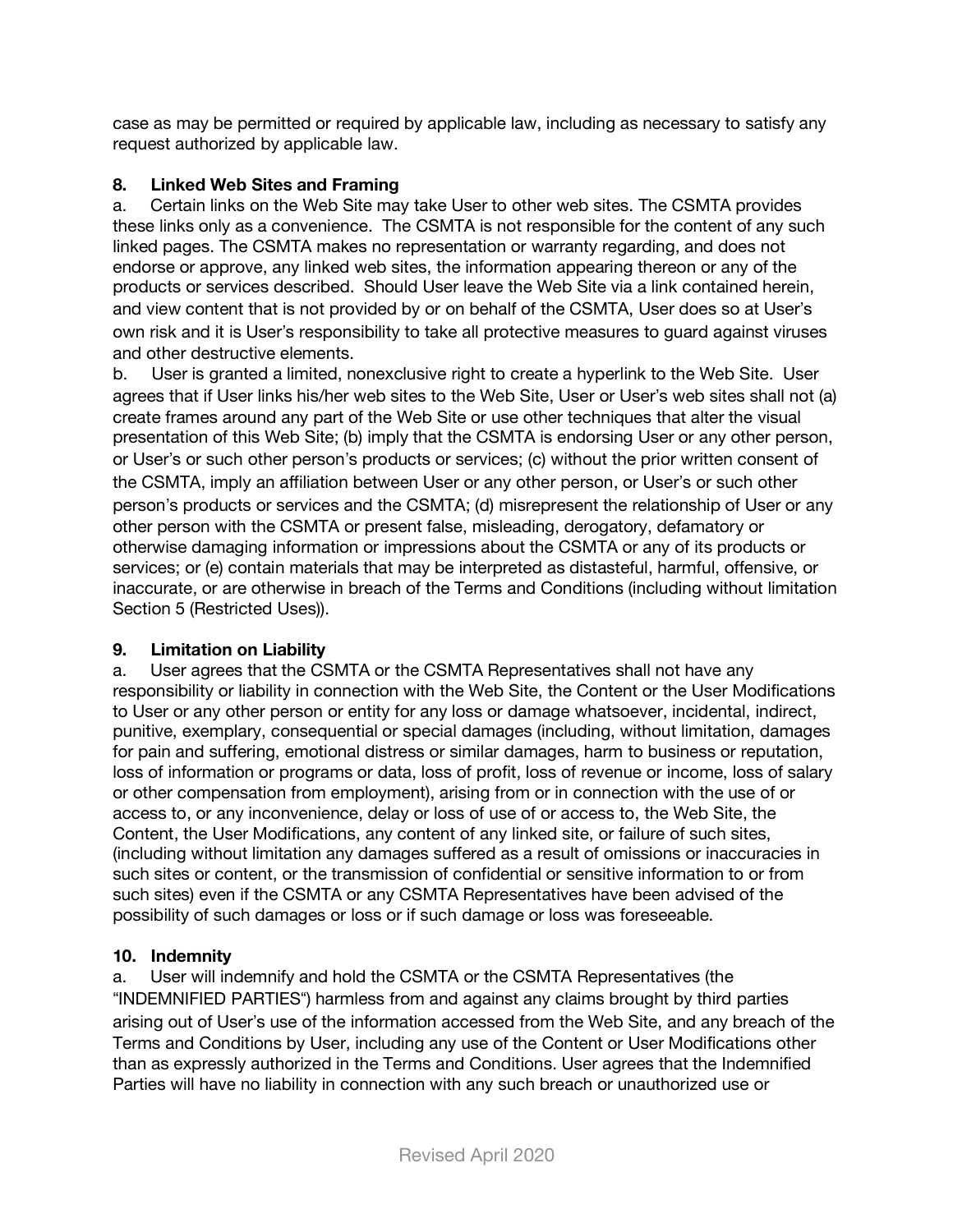modification, and agrees to indemnify any and all resulting loss, damages, judgments, awards, costs, expenses, and lawyers 'fees of the Indemnified Parties in connection therewith.

### **11. Account Number and Password**

a. User is responsible for maintaining the confidentiality of User's membership account information, including, without limitation, User's password. User is responsible for all uses of User's membership account, whether or not actually or expressly authorized by User.

## **12. Communications and Submissions (solicited and unsolicited)**

a. All information that User provides through the Web Site or in connection with any material submitted, must be true, accurate, current and complete, and where applicable, must be updated by User promptly upon the occurrence of any change in such information.

b. The CSMTA and its service providers will rely on the information User provides. User will be responsible for any and all loss, damage, or additional costs that User, the CSMTA or its service providers or others may incur as a result of User's submission of any false, incorrect or incomplete information or User's failure to update his/her registration or other information that he/she submits via the Web Site.

c. Subject to any applicable law (and, in the case of personal information, the requirements of the CSMTA Privacy Statement), any communications sent by or to User via this Web Site or the CSMTA, whether solicited by the CSMTA or otherwise, are on a non-confidential basis, and the CSMTA shall be free to use and disclose the content of any such communication, including without limitation any ideas, inventions, concepts or know-how disclosed therein, for any purpose including without limitation developing, manufacturing and/or marketing goods and services. User agrees to not assert any ownership right of any kind in such communications (including without limitation copyright, trade-mark, patent, unfair competition, moral rights, or implied contract) and User hereby waives such moral rights in favour of the CSMTA as well as the right to receive any financial or other consideration in connection with such communication.

d. Without limiting the foregoing, if User submits a manuscript for publication (the "MANUSCRIPT"), User shall comply with the terms and conditions regarding submission and set out on the Web Site at https://www.csmta.ca. For greater certainty, User shall execute the copyright assignment and waiver of moral rights provided at [NTD: Insert hyperlink to revised copyright assignment] assigning all of the User's right title and interest in and to the Manuscript, including the right to use, copy, reproduce, modify, adapt, publish, translate, create derivative works from, distribute, perform, display and otherwise exploit the Manuscript for any purpose whatsoever, commercial or otherwise, using any form, media or technology now known or later developed, without providing compensation to User or anyone else, without any liability whatsoever, and free from any obligation of confidence or other duties on the part of the CSMTA or its successors or assigns.

e. If User sends any unsolicited idea, suggestion or other material in any format ("SUBMISSIONS") to the CSMTA, or the Web Site, User automatically grants to the CSMTA and its successors and assigns a perpetual, royalty-free, irrevocable, unrestricted, nonexclusive, world-wide, right and license to use, copy, reproduce, modify, adapt, publish, translate, create derivative works from, distribute, perform, display and otherwise exploit the Submissions or any ideas, concepts, know-how or techniques associated with the Submissions for any purpose whatsoever, commercial or otherwise, using any form, media or technology now known or later developed, without providing compensation to User or anyone else, without any liability whatsoever, and free from any obligation of confidence or other duties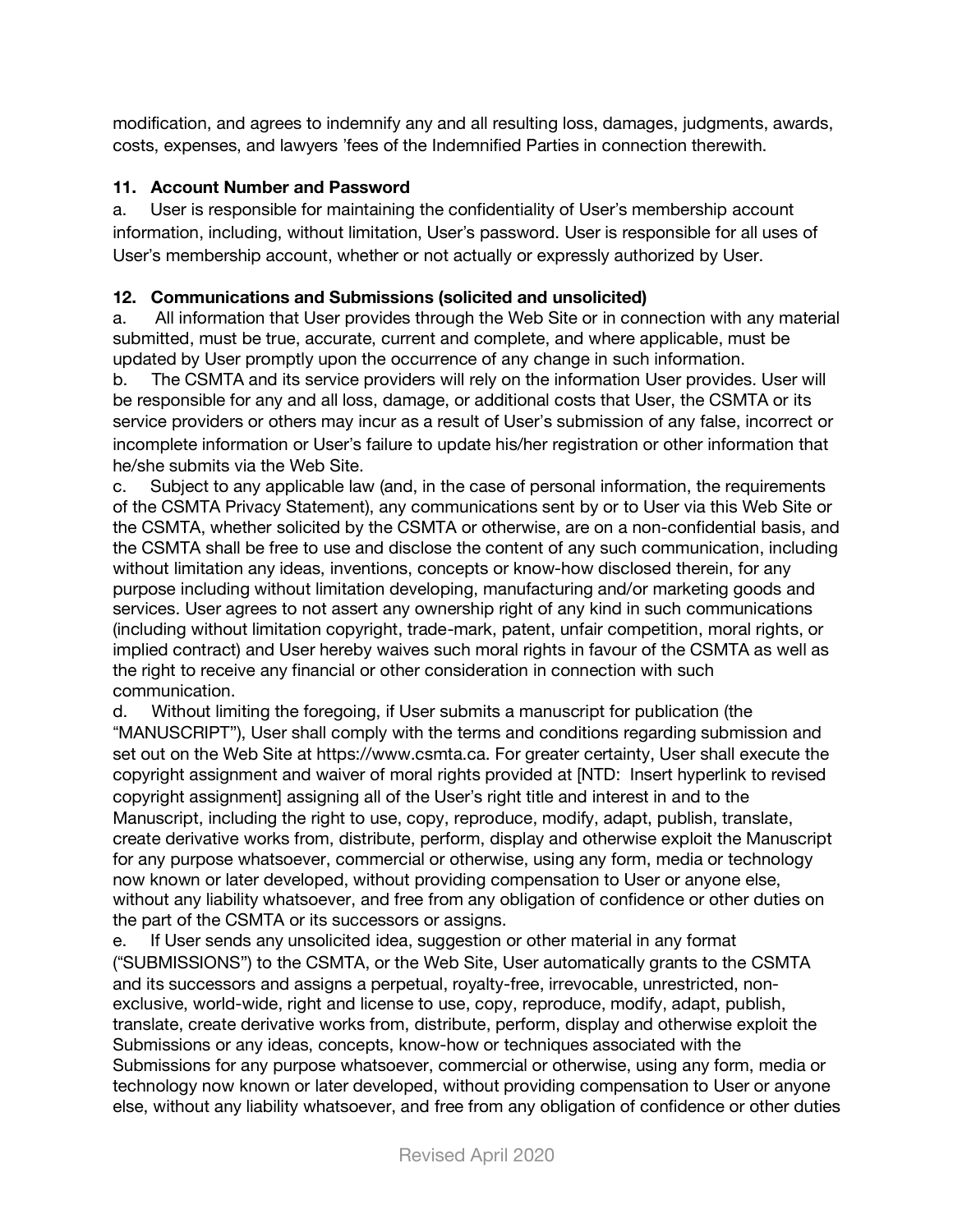on the part of the CSMTA or its successors or assigns, and User agrees, represent and warrant that User shall waive all moral rights (including the right to be associated with the Submission) in the Submissions upon their submission to the Web Site.

### **13. Blog Terms**

a. CSMTA blog entries will all be written by internal authors and will be authormoderated. The CSMTA reserves the right to exercise editorial control over posted content, including without limitation removing, adding, modifying or otherwise changing any blog posting, in whole or in part, in the sole discretion of the CSMTA. By submitting a comment to a blog, User understands and agrees that the CSMTA may post the comment in its entirety, in an edited version, or not at all. Generally, any editing will be done primarily for purposes of clarity, length or deletion of offensive, inappropriate, or potentially defamatory material.

b. Comments or opinions expressed on each blog are those of their respective contributors, and do not represent the views of the CSMTA. The CSMTA has no obligation to screen or censor any of the blog postings, although as described above the CSMTA reserves the right to do so from time to time. As a result, the CSMTA has no control over, and disclaims any responsibility and liability for, the truth, accuracy, or completeness of any posting, or the quality, safety or legality of the subject of the posting. Each person making a blog posting is solely responsible for the form, content and accuracy of such posting. In addition, because user authentication on the Internet is difficult, the CSMTA cannot and does not confirm that each user is who they claim to be. As a result, User acknowledges there may be, and assumes all, risks associated with dealing with other users with whom User comes in contact through the Web Site, including without limitation risk of harm in dealing with strangers, foreign nationals, underage persons or people acting under false pretenses.

# **14. Privacy**

a. The CSMTA respects Users 'right to privacy. All information that the CSMTA may collect via the Web Site about User during User's visit to the Web Site, is subject to the CSMTA's Privacy Statement, which is incorporated by reference into the Terms and Conditions and can be viewed at csmta.ca.

### **15. Collection of Non-Personal Identification Information/Cookies**

a. The CSMTA may collect non-personal identification information about User via the Web Site. Non-personal identification information may include the browser name, the type of computer and technical information about User means of connection to the Web Site, such as the operating system and the Internet service providers utilized and other similar information.

b. The Web Site uses "cookies" to help personalize and maximize your online experience. Cookies, small amounts of data which often include unique, non-personal identifiers, enable the Web Site to recognize you and to keep track of your preferences. Three types of cookies may be employed during your visit to the Web Site:

§ "session" cookies, which are not permanently stored on your hard drive and are permanently deleted from your computer after two hours of inactivity or when you end your session, are used solely to help you to navigate around the Web Site; and

§ "persistent" cookies, which remain on your computer so that the Web Site can recognize you when you return.

c. The Web Site uses cookies for the following:

i. When you return to the Web Site, cookies enable us to retrieve the information you previously provided, so you can easily use the features that you customized. Because of our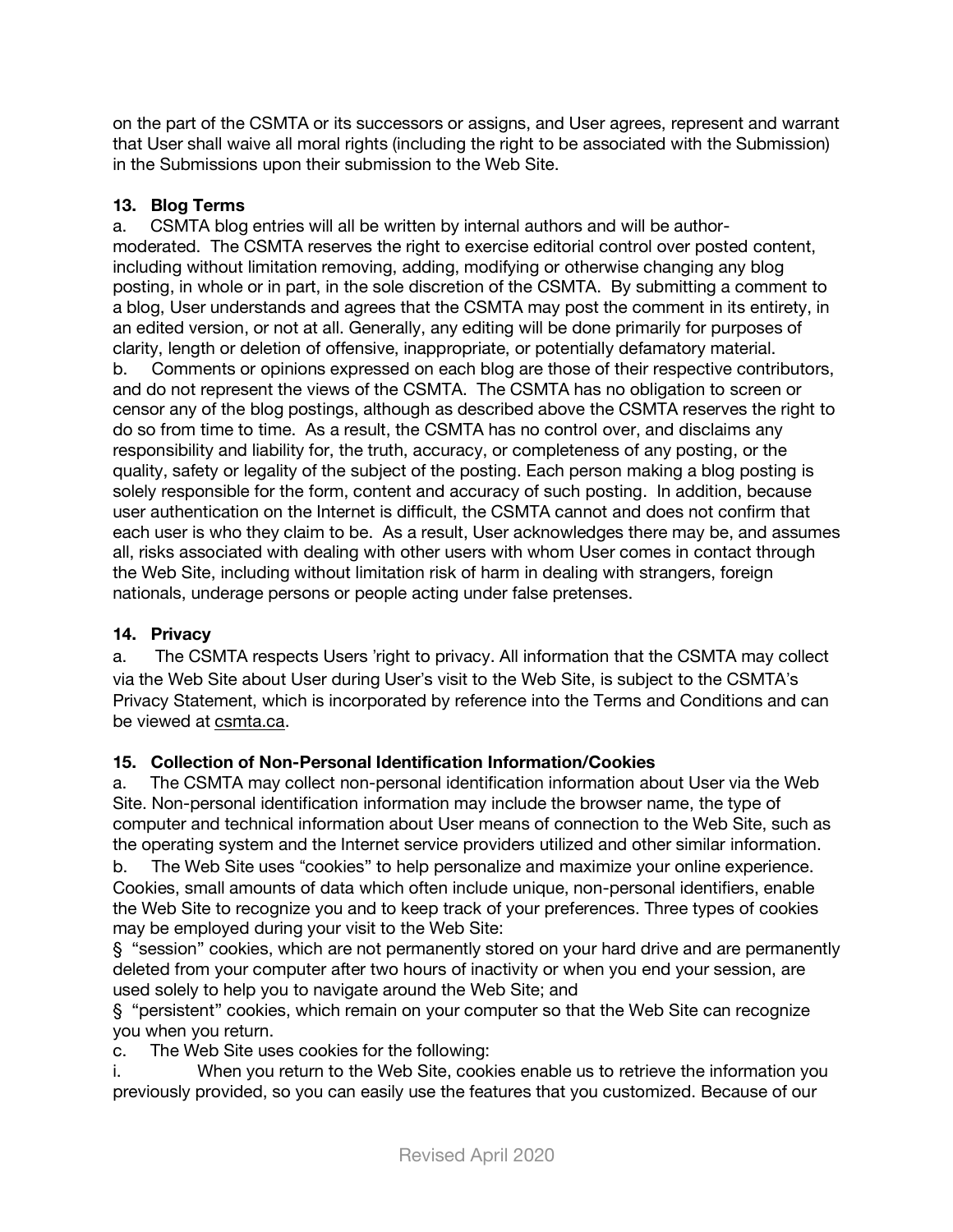use of cookies, we can deliver faster and more accurate results and a more personalized Web Site experience. For example, if you register for services a cookie helps us to recall your specific information (such as user name, password and preferences).

ii. When you watch a video clip or listen to an audio clip on through the Web Site, a cookie may take note of which media player (such as Real Player or Windows Media Player) and which type of clip (high or low bandwidth) you prefer to use on your computer. Note, however, that you can change your video and audio preferences at any time, or choose a player each time you view or listen to a clip.

iii. Some parts of the Web Site use cookies to track user traffic patterns. We do this in order to determine the usefulness of the Web Site's information to our users and to see how effective our navigational structure is in helping users reach that information. CSMTA does not correlate this information with data about individual users, nor does it share this information or sell it to any third party.

iv. We also use cookies to identify users who have been banned from using our forums for behaviour that contradicts these Terms and Conditions and to track click streams, for load balancing and to enable you to navigate through the Web Site using redirection pages.

v. Cookies are not used to run programs or to deliver viruses to your computer, are uniquely assigned to your computer, and can only be read by a web server in the domain that issued the cookie to you.

vi. Note that "persistent" cookies, primarily used to personalize your Web Site experience and save you time, will remain on your computer after you have left our Web Site and will expire when you log out of the Web Site, or 60 days after your last visit for security cookies.

vii. Please note that while most browsers are initially set to accept cookies, you have the ability to disable cookies if you wish, generally through changing your internet browser settings. It may also be possible to change your browser settings to enable acceptance of specific cookies. For more information on enabling and disabling cookies, please refer to the help section on your browser. If cookies are disabled it may mean that not all the services of this Web Site might be available.

# **16. Jurisdiction**

a. The Web Site is hosted on servers maintained and protected by Wild Apricot and Siteground, and the Web Site is controlled by the CSMTA from the Province of Ontario, Canada. By accessing the Web Site, User agrees that this agreement is formed in the Province of Ontario, Canada, and that all matters relating hereto shall be governed by the laws of the Province of Ontario and the laws of Canada, without regard to the conflicts of laws principals thereof.

b. Any dispute between the CSMTA and User or any other person arising from, in connection with or relating to the Web Site, Content, Terms and Conditions, any transaction through the Web Site or any related matter must be resolved before the Courts of the Province of Ontario, Canada sitting in the City of Toronto, and User hereby irrevocably submit and attorn to the exclusive jurisdiction of those Courts in respect of any such dispute.

### **17. Termination of Use**

a. If User breaches any provision of the Terms and Conditions, then, without limiting any other remedy of CSMTA, User may no longer use the Web Site or the applicable Contents that are made available through the Web Site. The CSMTA, in its discretion, shall determine whether the Terms and Conditions have been violated.